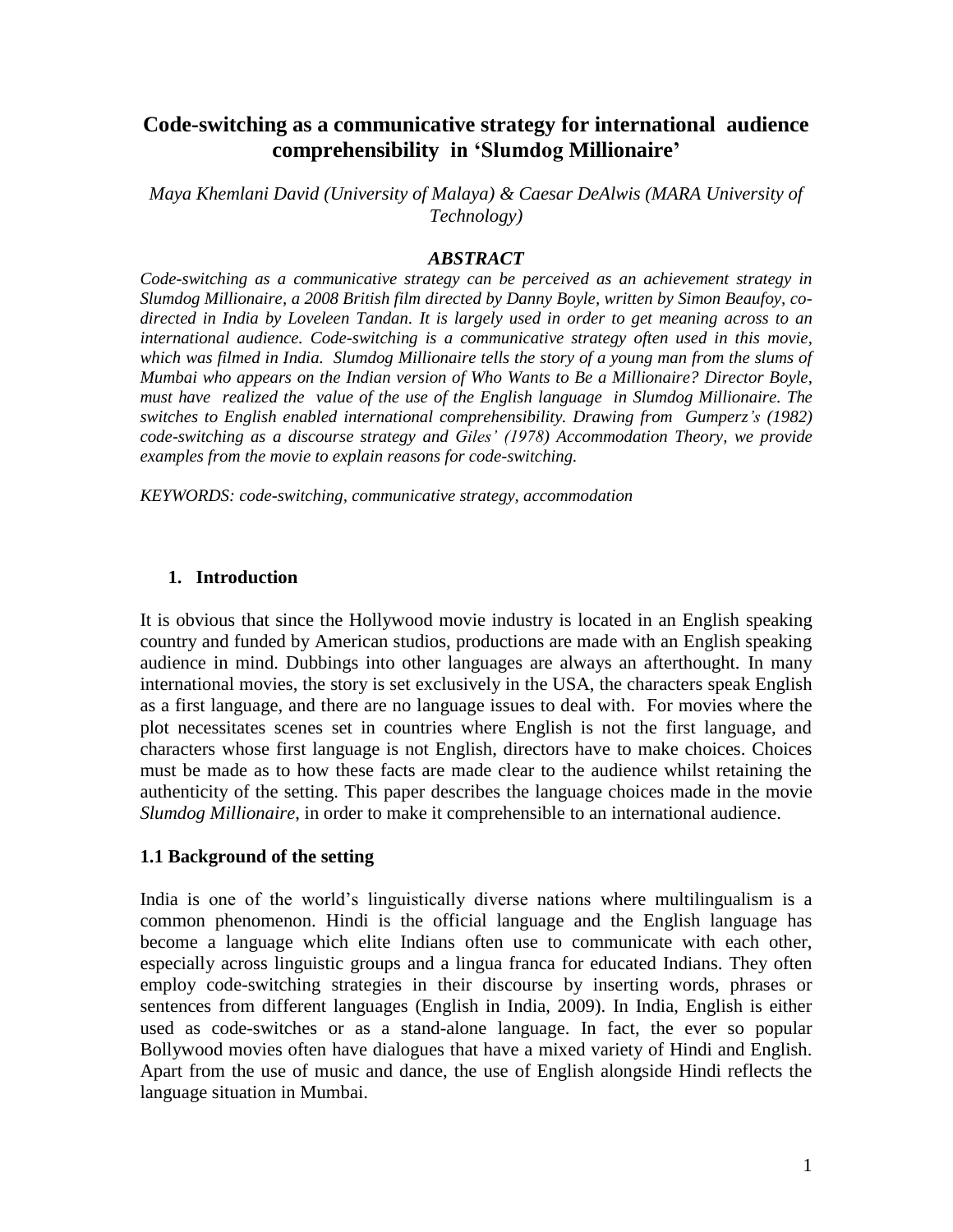#### 1.2 **Hindi-English Code-switching (HECS)**

According to Annamalai (2001) Indian multilingualism is huge as there are 162 mother tongues. This multilingual character of India is seen in Mumbai; the industrial capital of India, where people from all over India come to seek employment. Puspa Pai (2005) said that in Mumbai, every child is exposed to at least four languages starting from infancy. This could be a factor causing Hindi-English code-switching (henceforth HECS). Annamalai (2001) noted that HECS is part of the speech repertoire of Hindi-English bilinguals, who switch codes in different speech contexts for a variety of linguistic or socio-pragmatic reasons, for example to fill a lexical or even a pragmatic gap in the matrix language, or to signal social distance or proximity in interactions. In India, where English is a prestige language, code-mixed varieties drawing upon English as the embedded language signal a degree of prestige "… the mixed language can be said to have prestige, since the amount of mixing corresponds with the level of education and is an indicator of membership in the elite group." (Annamalai, 2001: 203). It is therefore not surprising that code-switching occurs in the movie, *Slumdog Millionaire.*

#### **1.3 English and universal comprehensibility**

"It is plain that now no one can claim sole ownership of English." (Crystal, 1998: 30). English is an international language and has become the language of everyone (Jenkins, 2004). The use of English in *Slumdog Millionaire* ensures comprehensibility for an international audience. This movie reflects a divergence from movies of the immediate post-colonial period in India, when there were strong feelings of antagonism against the British Raj and the colonial language was not used. For instance in the all-time favourite movie *Sangam,* which by today"s Bollywood standards would have seen characters who are also English-educated, only Hindi was used. Today, the fact that the English language is associated with economic strength, technological advancement, and prestige, often makes Bollywood want their Indian characters to speak both languages in their movies.

Today"s Bollywood cinema largely cashes in on a younger generation of Indians who do not relate to the post-colonial emotions of being anti-British. The use of English albeit in an Indian setting with Indian actors has allowed the movie *Slumdog Millionaire* to expand its audience from merely the Indian sub-continent to an international market.

After watching the movie, the non-Indian audience is subconsciously reminded that English has "acquired unparallel functional and societal depth" (Kachru, 1994: 3) as it has it own distinctive role in India"s multilingual society. Boyle (2006), the director of *Slumdog Millionaire,* has obviously realized the value of using English in "Slumdog Millionaire'. Such use caters to an international audience and there is a pragmatic need to have a means of communicating with such an audience. In fact, the language used in the movie reflects the multilingualism of India but it must be emphasized that the variety of English used although understandable by an international audience is still essentially Indian and belongs to India. Indian English has become an entrenched variety. Crystal (1998: 137) argues that "even if new Englishes did become increasingly different, as years went by, the consequences for World English would not necessarily be fatal."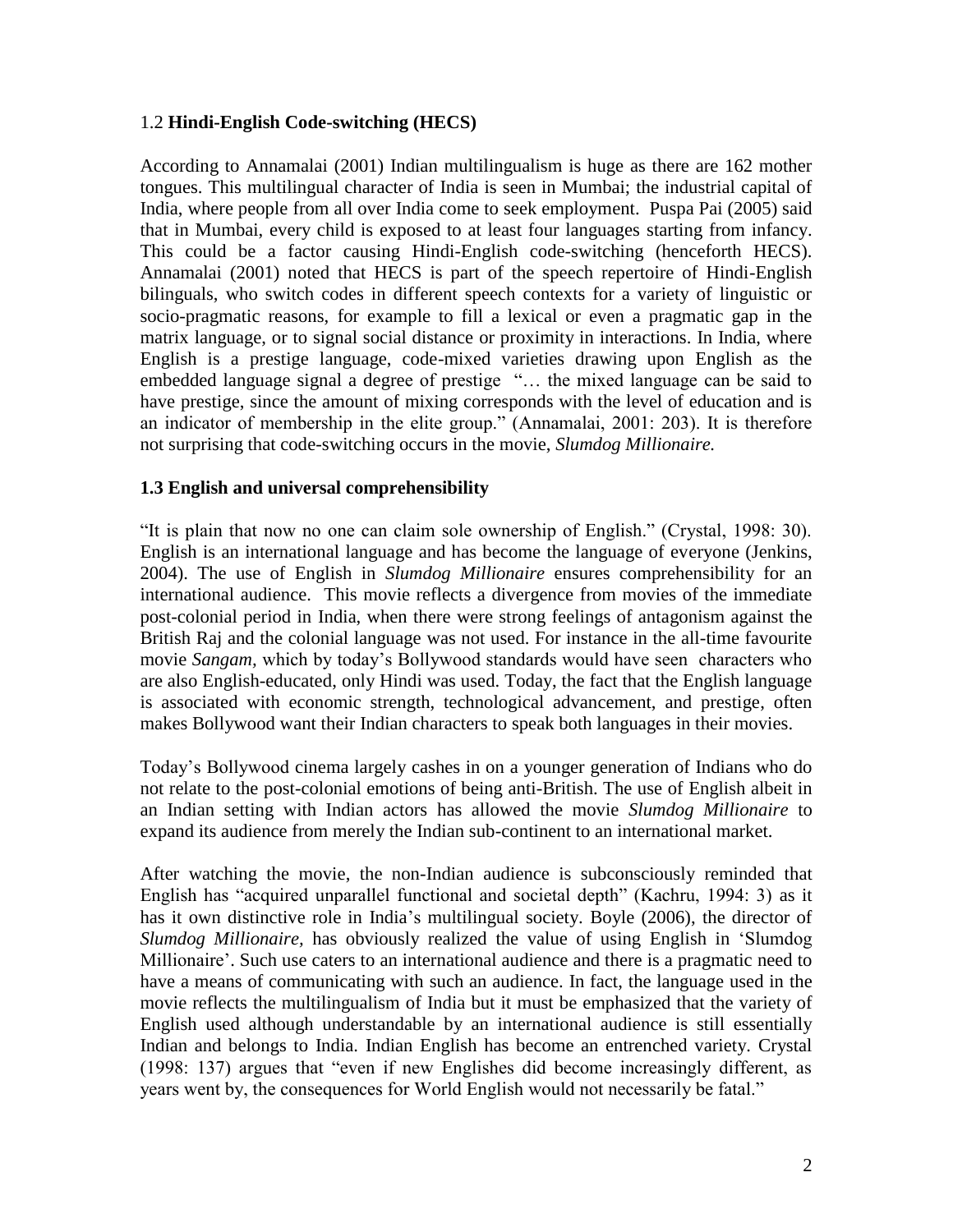The movie has succeeded in showcasing its ability to reflect the needs of linguistic pragmatism. Boyle, (2006) explains that he has faced the challenges head-on through his aspirations to make the movie appealing to an international audience. He explains that his team had to take charge of the language used by the actors and work out standards of English/Hindi appropriate and acceptable for both the Indian and international audience. By saying that the use of English in the movie is for international comprehensibility means that the English used though spoken by Indians is of a standard that makes it understood by both native and non-native speakers of English and so the message can get across effectively to an international audience. To achieve this standard various communicative strategies such as code-switching and translation are used to retain an Indian identity for the characters and yet simultaneously be able to communicate with an international audience.

# **1.4 Communicative strategies**

A number of communicative strategies are used in *Slumdog Millionaire* to enable it to connect with an international audience. The concept of communicative strategies is not foreign in sociolinguistics. Bialystok (1983:103) defines communicative strategies as "all attempts to manipulate a limited linguistic system in order to promote communication." David (2006) is of the opinion that they serve to compensate for the inadequacies of speakers and listeners in the target language which is being used. Thao Le (2005) says that communicative strategies are often used in daily interaction, For this paper, codeswitching, as a communicative strategy will be focused on as it is the most common strategy used in the movie *Slumdog Millionaire*. Code-switching is defined by Gumperz (1982: 59) "as the juxtaposition within the same speech exchange of passage of speech belonging to two different grammatical systems or subsystems'. Code-switching refers to instances when speakers move between languages and dialects in the course of a conversation. It occurs for different reasons.

# **1.3 Synopsis of the movie**

*.* 

Jamal Malik (Dev Patel), an 18 year old orphan from the slums of Mumbai, is about to experience the biggest day of his life when he is merely a question away from winning a staggering twenty million rupees on India"s version of "Who Wants to Be a Millionaire?" However, when the show breaks for the night, police arrest him of suspicion of cheating because they are of the view that a slum boy could not have the knowledge to answer all the questions asked. Desperate, Jamal tells the police about his life in the slums and explains that the answers are based on his experiences. He describes adventures on the road, vicious encounters with local gangs, and Latika, the girl he loves and has lost. Every chapter of his story reveals the key answer to the game show"s question. Recounting his life history to the police, Jamal is close to winning twenty million rupees. He proves his innocence and continues with the game. He confidently answers the final question but to keep the audience on suspense shots of a series of past incidents between his brother Salim and Latika are shown.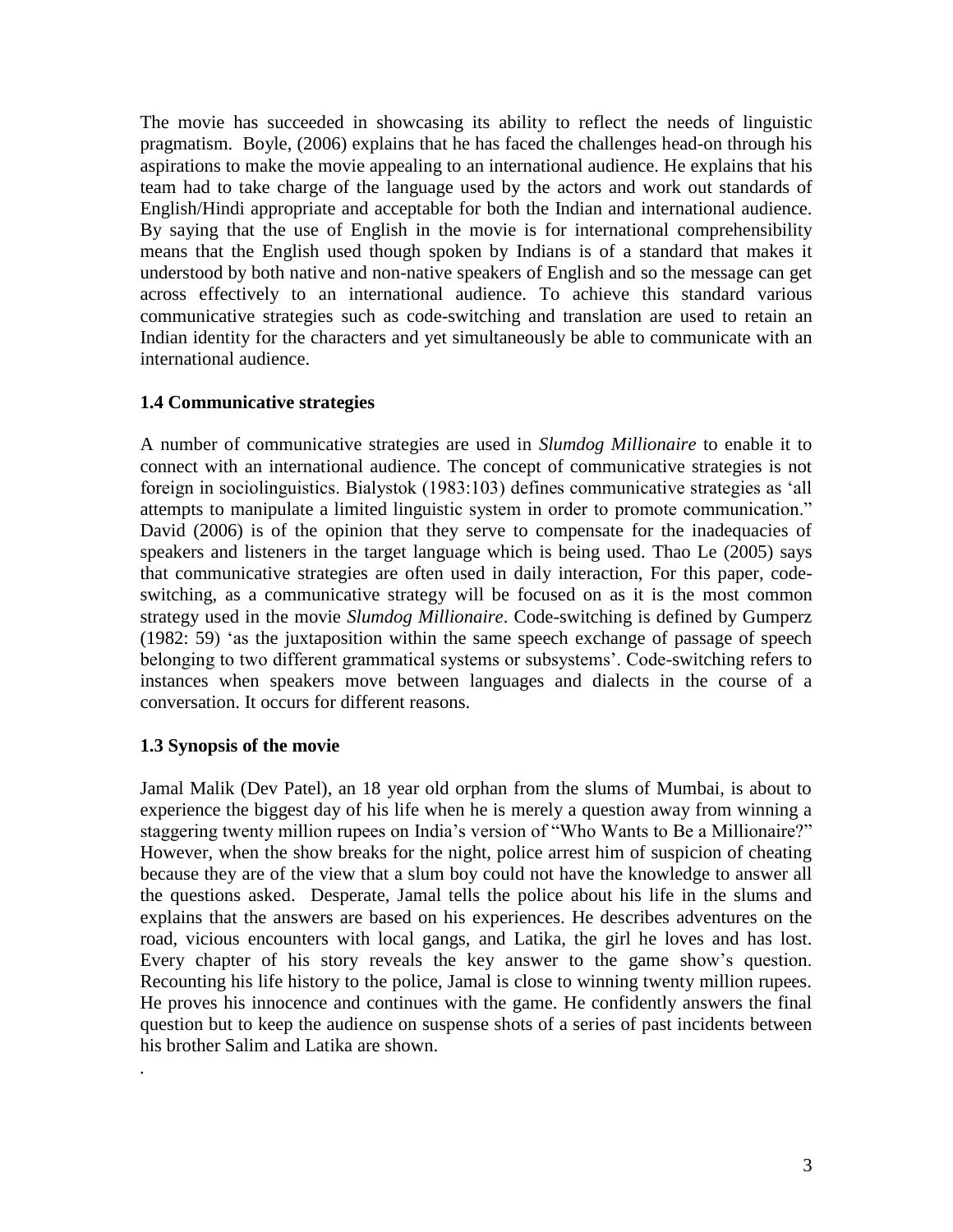### **1.4 Why** *Slumdog Millionaire***?**

*Slumdog* Millionaire is selected for analysis because it is highly popular and has been watched by millions of people around the world. *Slumdog Millionaire* is a 2008 British film directed by Danny Boyle, written by Simon Beaufoy and co-directed in India by Loveleen Tandan. *Slumdog's* focus on the slums and the exploitation of the underdog is harsh. It was nominated for ten Academy Awards in 2009 and won eight, the most for any film of 2008. These awards included Best Picture, Best Director, Best Adapted Screenplay, Best Film Editing, Best Sound Mixing, Best Cinematography, Best Original Score and Best Original Song. It also won five Critics' Choice Awards, four Golden Globes, and seven BAFTA Awards, including Best Film. *Slumdog Millionaire* has stirred controversy concerning language use and its portrayals of Indians and Hinduism.

Simon Beaufoy's script was originally entirely in English, but the film director Boyle's decision to have the children speak Hindi instead is the right call. Having the children speak in their native language makes perfect sense, especially because this depicts the realism of the lives the children lead.

# **2. Methodology**

The study examines the occurrence of code-switching in the movie "Slumdog Millionaire." The movie was viewed four times to familiarize ourselves with the interactions where code switching from English to Hindi occurred. Selected interactions with code switches were transcribed and analyzed. The analysis focuses on the reasons for the code switches which occurred.

# **3. Discussion**

It is to the much larger audience"s advantage that the movie is using both Hindi and English. The main objective of using English in this case is to enable the audience to understand the movie while at the same time maintaining the cultural setting of the story through the use of Hindi. Code-switching occurs frequently within a domain or social setting in the movie. Translation and subtitles are also used to enable non-Hindi speaking audience to understand the plot.

In the movie, code-switching can be seen to be used in at least two ways. Firstly, it is used to communicate to the audience the different phases of what is going on in the movie. In parts of the movie where the flashbacks occur and the audience is shown the lives of the children in the slums, the language used is Hindi. However, as the movie progresses to show the children as adults in a better world as compared to the slums of their childhood, more of the prestige language, English is used. The predominance of the English language is also to cater to the non-Hindi speaking audience who would have had to read subtitles in the earlier part of the movie. This switch from Hindi to English over time also implies the changes that have taken place in the lives of the characters. English could be used to show that the characters now have better lives as using English is associated with better education and quality of life, given the economic opportunities that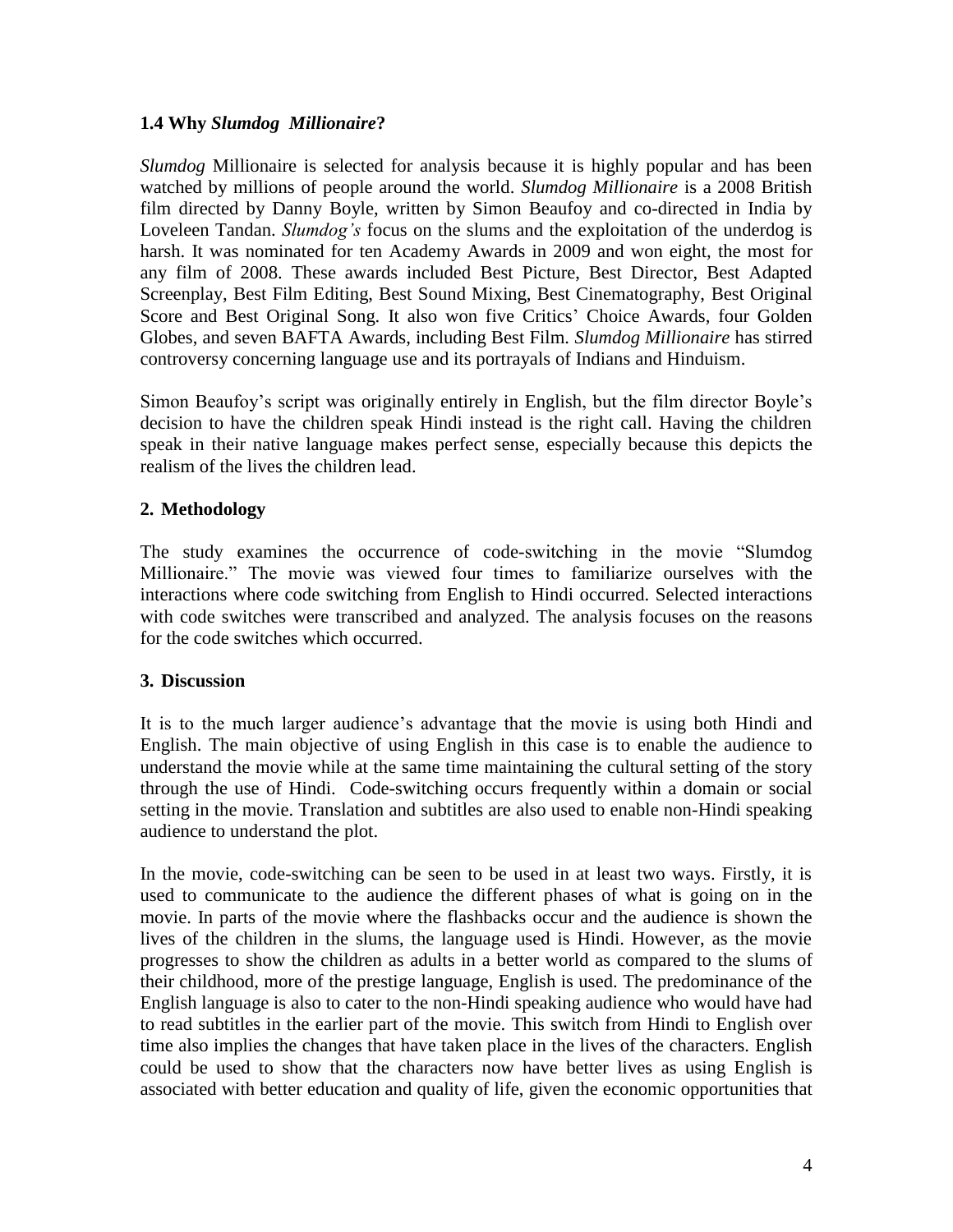come with the ability to use the language. A further illustration of this is when the brothers discover that they can earn a living by becoming English-speaking tour guides for foreign tourists visiting the *Taj Mahal.* Code-switching happens due to an economic factor, i.e. to make money as guides to foreign tourists. The switch to English, in so far as it is explained, hinges on the brothers Salim and Jamal"s ability to extemporize the language in the city of multilingual Mumbai. So code-switching and translation in different parts of the movie helps to ensure that the audience is able to follow the plot.

Code-switching is also seen to take place within the characters' interactions in certain scenes. The policemen who interrogated Jamal, the contestant of *Who Wants to Be a Millionaire,* used Hindi code-switches in dominant English. The conversation between the two police officers who interrogated and tortured Jamal shows instances of Hindi code-switches in dominant English to signal social distance between the speakers and the victim (see Example 1).

It is also interesting to note that these policemen also switched back to Hindi when cursing or using curse words. Hindi is used for curse words like *ben chod.*

Example 1

.

Policeman: The *motherchud* is overthere. Police Sergeant: He's unconscious, *chutiva*, (ass) what good is that? *Are wa*, Siniwas, "We'll have Amnesty International here, pseeing in their pants about human rights." (To Jamal): Your name, *benchod*.

In the talk between Jamal and Prem Kumar, the host of the show, Hindi and English are used intermittently. Prem Kumar uses Hindi when he talks to Jamal privately before and during the show but switches to English when the rounds in front of a high audience begin. However, although the setting influences his language choice, Prem Kumar does not forget to establish rapport with the audience in both the languages by greeting them with "Good evening, *namasca, saska racha*". When introducing the game show he also uses both languages. He says *"Kaun Banega Crorepati*- Who Wants to Be a Millionaire". Using both languages to say the same thing suggests two roles for the different languages –one to suggest authenticity of the setting (Indian) and the other to cater to a non-Hindi speaking audience.

According to Bhatia and Ritchie (2004) participant roles and relationship play an important role in language use. Prem Kumar, sticks to the phrase *tea chaiwalla* which means 'a boy who serves tea' when referring to Jamal (see Example 2).

Example 2

Prem: And what does an assistant phone basher do exactly?

- Jamal: I get tea for people and…
- Prem: *Chaiwalla*. A *chaiwalla.* Well ladies and gentlemen, Jamal *Malik garmal ga ram chai chare walla'* from Mumbai, let"s play "Who Wants to Be a Millionaire?"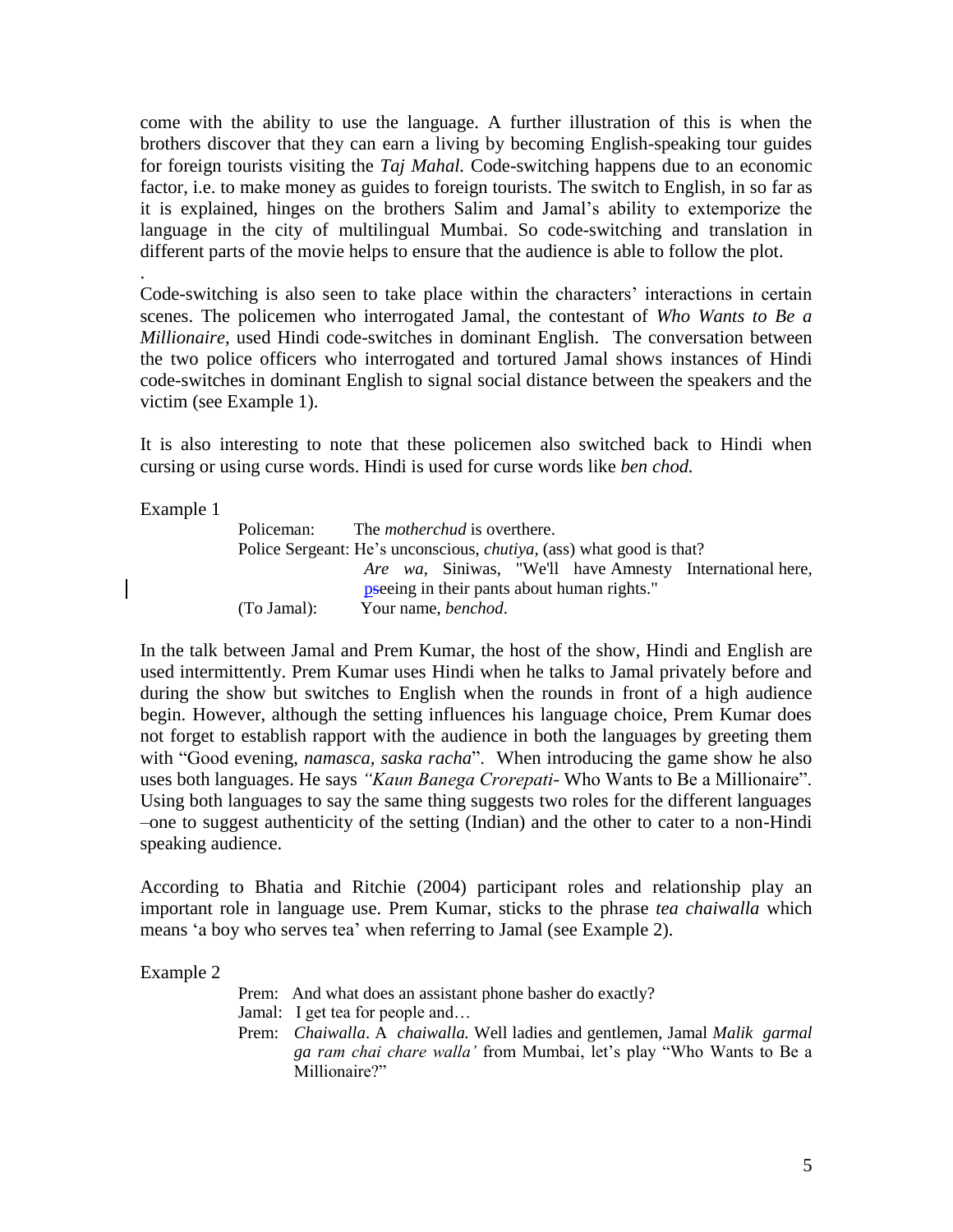He continuously repeated the phrase with the purpose of demeaning Jamal, a mere "server of teas" who he believes will never be able to win the game show.

Address forms are important to signal the attitudes and ties of a speaker to a listener. The different ways of addressing Jamal show the relationship between Jamal and the people around him. Most of the time, the characters in the movie address him as Jamal. Salim, his brother calls him Jamal and so does Latika, the woman he loves. The only time when he is refereed to as *'bhai'* or brother by Salim is when the later wants to make amends with him for the wrong he (Salim) did i.e. taking away his friend, Latika. In contrast Prem Kumar addresses him as *'chaiwalla'* (server of tea) and the police officers use derogatory terms by calling him "*benchod'* (sister fucker) and "*motherchud'* (mother fucker). The superiority shown by Prem Kumar and the policemen is obvious by their forms of address used with Jamal who comes from one of the many slums in Mumbai.

Often we find the same utterance being repeated, first in Hindi then in English. This strategy is again used to satisfy the need for authenticity and the need for intelligibility and being understood by a non-Hindi speaking audience. For instance when Mister Nandha utters "*Ram nan satya hai, Babri Masjid dhvasth hai'*, it is understood that both Jamal and Salim will know the meaning since Hindi is their mother tongue. However, to make it comprehensible to the audience, the movie director makes Mister Nandha clarify and translate it in English (see Example 4).

Example 4

Mister Nandha: *Ram nan satya hai, Babri Masjid dhvasth hai.* Jamal: Mister Nandha? Mister Nandha: We have destroyed your mosque. Now the followers of Ram will drive you dogs out of the city.

Often people in power use English in the movie. For instance in the very first part of the movie two policemen on motorcycles who were chasing young Jamal and his friends who were playing on an airfield, shouted with authority, " Private *ka-*land". This code mixed utterance has the Hindi preposition *ka* between the two English lexical items private and land. It is also not surprising that the police officer who interrogates Jamal speaks mostly in English to his subordinate and to Jamal. Even gangsters or the members of the underworld are linguistically empowered. In one scene, Maman, the gangster speaks English to show that he has power over Salim, Jamal and Latika when he says (see Example 5):-

Example 5

Maman: Hello again… Jamal, Salim. Really thought that you could just walk in and take my prize away.

Before killing Maman, Salim in turn shows his power when he utters Maman"s words "Maman never forgets ... isn't that right?"

To instigate and provoke Jamal the police officer uses English (see Example 6).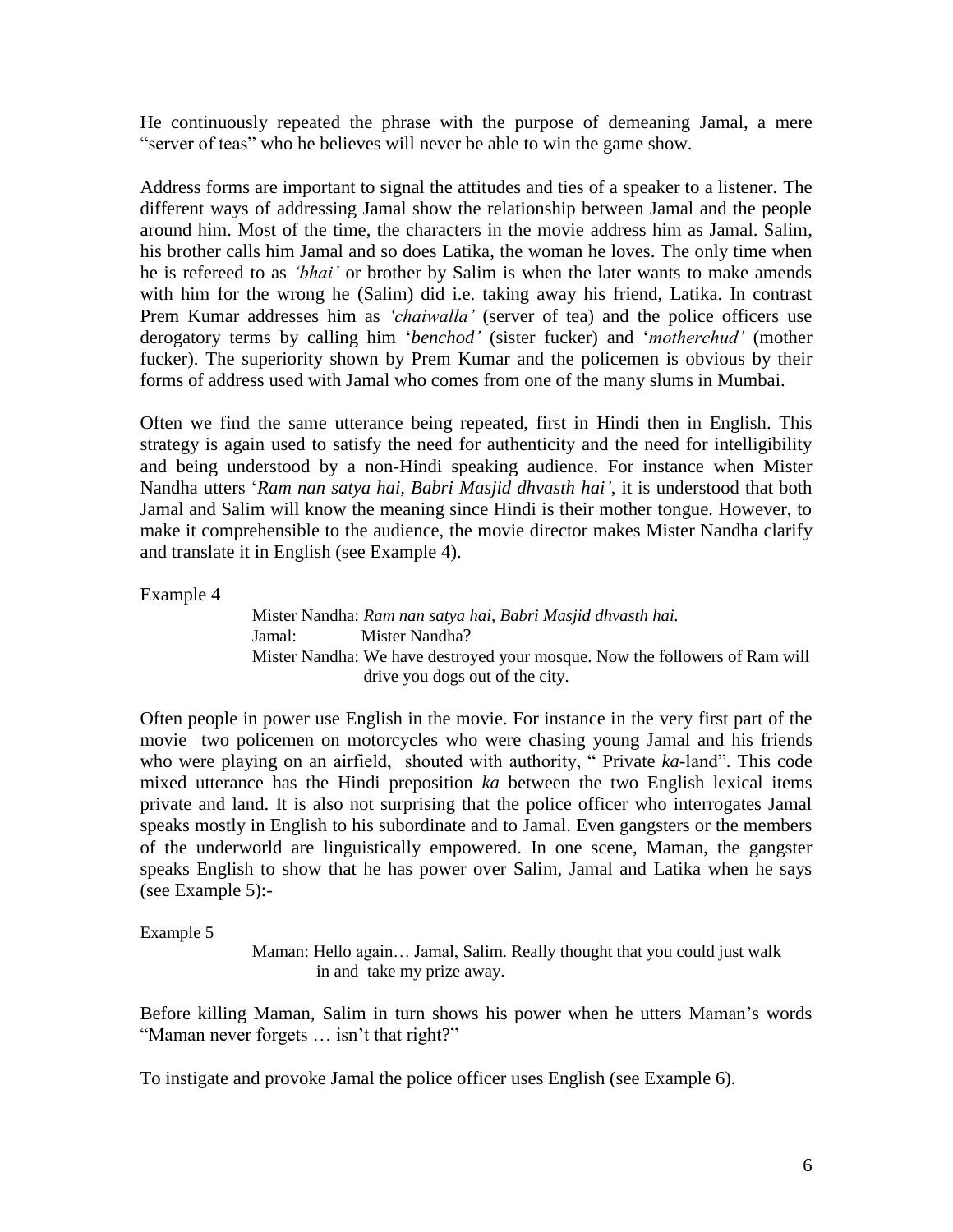Example 6

Police Officer: Was she pretty? Jamal: ( No response) Police Officer: I guess not. Jamal: She"s the most beautiful woman in the world

Later the police office shows his power when he emphasizes the message that Jamal should accept the ten million rupees prize money and spend the money instead of going for more (see Example 7).

Example 7

Inspector: But you. You"ve got ten million rupees *ek dum* guranteed, *yaar*? And who knows how much further? Fancy the twenty million, do you?

Code-switching at the single lexical item level occurs when English words are habitually used in dominant Hindi. Examples of such English words are "helicopter, autograph, gunfighter, future". Arvin speaks Hindi to Jamal but switches when referring to a currency note as "dollar" and "Benjamin Franklin". The see-sawing between English to Hindi mimics the linguistic code-switching that Indians of a certain class use, and this depends not only on who they are speaking to but also what they are talking about or referring to. So it is not surprising if one might ask for a wine-list in English but use Hindi to order a plate of *bhelpuri*. In the childhood scene Salim and Maman, converse in Hindi but single English lexicals are inserted (see Example 8).

Example 8

Maman : *Jamal, ap* **time** *malgia he,* **professional** *mandega.* (It"s time to go professional.) Salim: *Kia? Satchi?* (What? Really)

Hindi lexical items for curses are abundantly used in the dominant English dialogues. For example when Salim goes to see Javed, the chief gangster in Mumbai, one of Javed"s man answered Salim (see Example 9).

Example 9

Salim: I"m looking for Javed. Javed"s man: *Motherchud!* He is not looking for you.

For certain speech acts English is used, for instance when apologizing and showing appreciation. When the grown up Jamal expresses his sympathy to the blind Arvin, he uses English saying "I'm sorry'. He says 'Thanks when he expresses his gratitude to Arvin for telling him where to find Latika.

English is more prestigious and has economic value compared to Hindi. This could serves as an explanation that Jamal and Salim picked up English, posing as tour guides at the *Taj Mahal.* In their adolescence, the brothers have to accommodate to foreign tourists and learn their language for survival. This also corresponds to the speech accommodation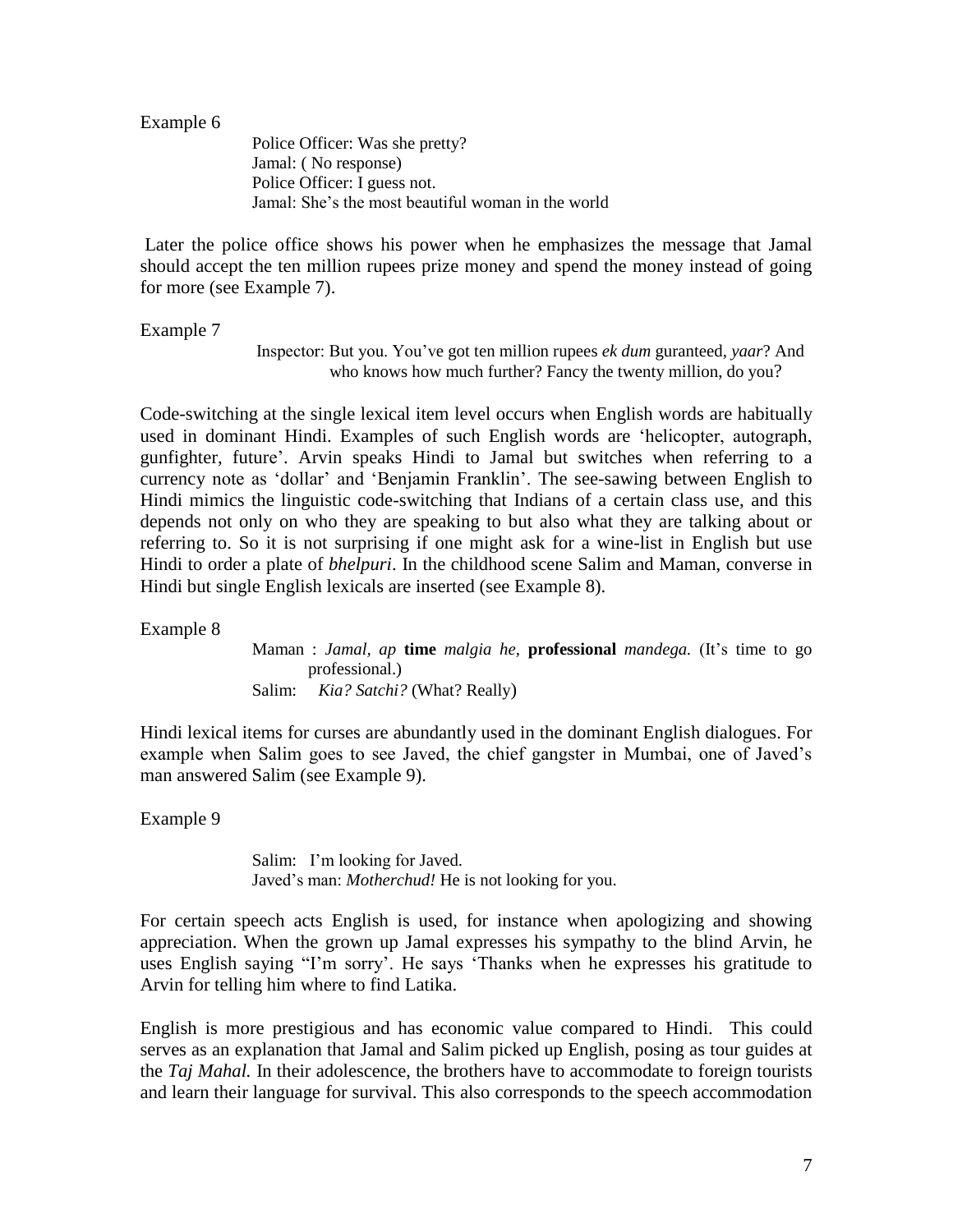theory (Giles, 1978) whereby the less powerful tend to converge to the speech styles or language choices of the more powerful interlocutors. The higher ranking police officer uses more English in his interrogation but his assistant uses more Hindi due to the latter"s lack of proficiency.

The soundtrack at the end of the movie, a mixed lyric of English and Hindi, is an attractive strategy for promoting the movie. The mixed discourse is also to accommodate the non-Indian audience who want to understand the content of the lyrics.

#### . **4. Conclusion**

Sridhar (1996: 53) believes that in a multilingual society, each language uniquely fulfils certain roles and represent distinct identities, and all of them complement one another to serve the complex communicative demands of a pluralistic society. *Slumdog Millionaire* shows that although Hindi and English are widely spoken in Mumbai, they are often used as code-switches, either more of one and less of the other or vice versa depending on interlocutors, topics and settings and speech acts.

In the movie, code-switching can be perceived as an achievement strategy in order to get meaning across to the audience. Even though the movie was made by non-Indian film makers, *Slumdog Millionaire* has managed to depict the real life situations of a society probably unfamiliar to the movie makers as well as the audience. The audience is able to understand the movie and the movie has obtained a high number of awards. One of the factors that has played an important role in audience comprehension (thus, enjoyment of the film) is the use of language. Although Hindi and English are both used, the overall effects as a result of code-switching as a communicative strategy employed to initiate and maintain comprehension appears to have been successful. The choice of code does have important consequences for depicting characters, settings, relationship between interlocutors, and specific speech acts. Code-switching can be perceived as an achievement strategy in order to get meaning across to a non-Hindi speaking population and at the same time to manifest authenticity.

# **References**

**Annamalai, E.** (2001). *Managing Multilingualism in India- Political and Linguisic manifestations.* New Delhi: Sage Publications.

**Bhatia, T.K. & Ritchie, W.C.** (2004). Bilingualism in the global media and advertising. In T.K. Bhatia & W.C. Ritchie (Eds.), *The Handbook of Bilingualism* (pp. 513-546). Oxford, England: Blackwell Publishing Ltd.

**Bialystok, E.** (1983). Some factors in the selection and implementation of communication strategies. In C.C. Faerch and G. Kasper (Eds.) *Strategies in interlanguage communication.* London: Longman.

**Boyle, D.** (2006). *Slumdog Millionaire*. Celador Films Productions. Hollywood, CA: Twentieth Century Fox.